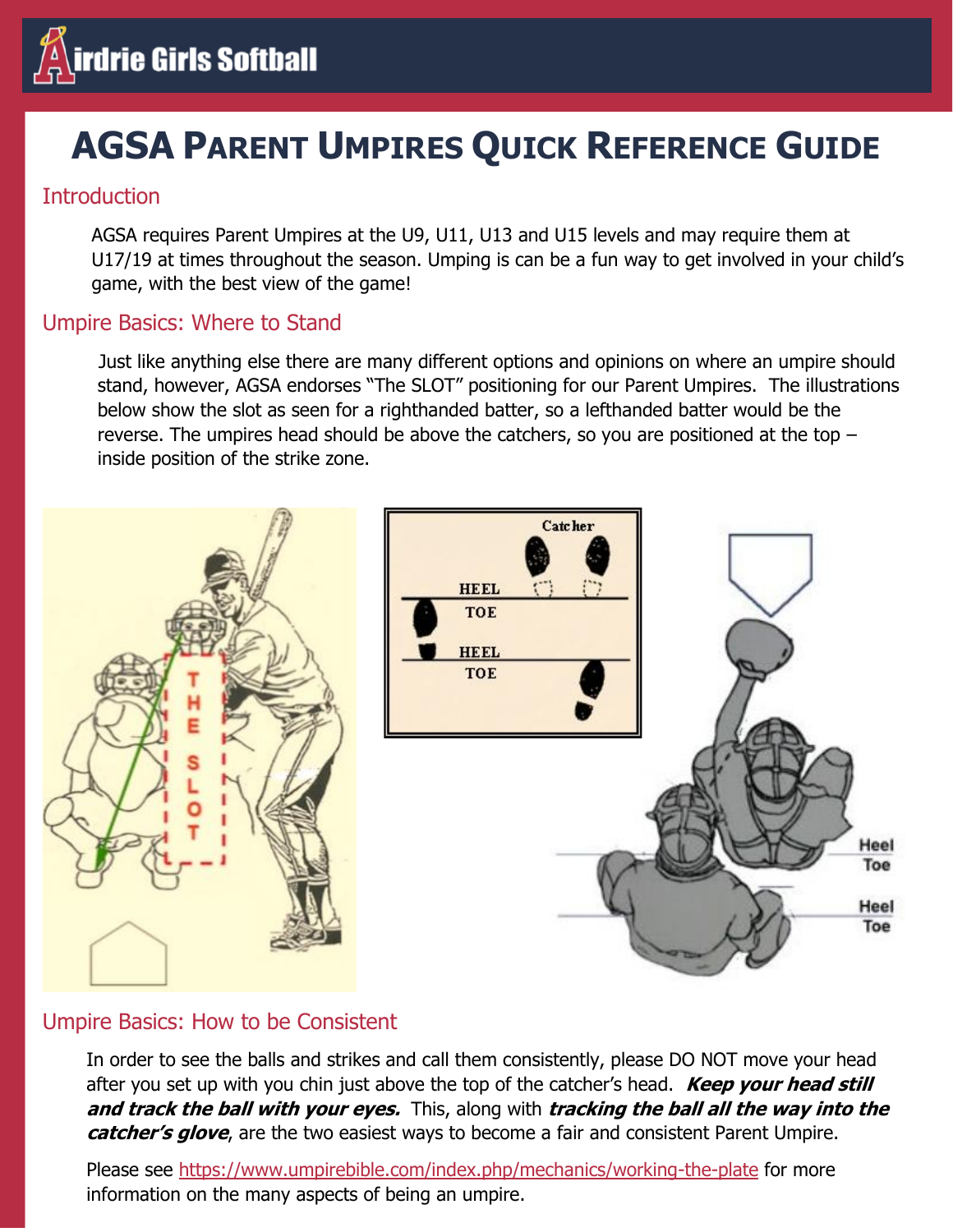

## Rules for Softball (Fastpitch)

Softball share many rules with baseball, like;

- 1) Strikes the pitcher must get 3 strikes to get the batter "Out".
- 2) Balls if the pitcher throws 4 balls the player walks or the coach pitches (see modified rules)
- 3) Strike Zone The strike zone goes the width of the plate and extends from the batter's knees to their armpits.
- 4) First base Orange is for the runner to tag on the way from home base, defense must only play the white bag. a. After the initial run to  $1<sup>st</sup>$  from home the white base is the base for both offence and defence.
- 5) Foul balls A ball hit outside the  $1<sup>st</sup>$  and  $3<sup>rd</sup>$  base line and before it exits the infield is a "foul" ball
	- a. A foul ball can only count for a  $1<sup>st</sup>$  and  $2<sup>nd</sup>$  strike (can't strike out on a foul ball)
- 6) Fielding outs A ball hit in the air (doesn't bounce or hit the backstop) that is caught by the defence put the batter "out"
- 7) Defensive outs
	- a. Forced Outs, when a batter hits and runs to first any runners that must take a base due to the shift can be put "out" by a fielder touching the base that they must take while in possession of the ball.
	- b. Tagged Outs, when an offensive player attempts to steal a base or decides to run when unforced they must be tagged out by a player in possession of the ball.
- 8) Tagging Up On a caught fly ball any runner in possession of a base must "tag up" on that base before attempting to steal the next. Failure to do this opens the runner up to a force out at the base that they failed to return to or "tag up" to.
- 9) Illegal Pitches The pitcher MUST start with BOTH feet touching the pitcher's mound. Normally the lead foot (throwing hand side) starts hanging over the mound and the back foot touches the back of the mound. The lead foot MUST not leave the ground at any time during the pitch but can drag forward off the base. The back foot steps forward from the base during the pitch. An illegal pitch results in a dead ball and an automatic ball.
- 10) Batting Out of Order When the incorrect batter is up to bat.
	- a. Batting out of order is an appeal play that may only be made by the manager, coach, or player of the defensive team
	- b. The defensive team forfeits its right to appeal for batting out of order when all fielders have clearly vacated their normal fielding positions and have left fair territory on their way back to the bench or dugout
	- c. If the error is determined while incorrect batter is at bat, the correct batter may legally take his place and assume the ball and strike count of the incorrect batter. Any runs scored, or bases ran while the incorrect batter is at bat shall be legal.
	- d. If the error is determined after the incorrect batter has completed their turn at bat and before the next pitch (legal or illegal pitch), the player who should have batted is out. Any advance or score made as a result of the improper batter becoming a batter-runner shall be nullified. Any out that is made prior to discovering the error remains an out. The next batter is the player whose name follows that of the player called out for failing to bat

## Modified CMSA Rules

- 1) Runs Per Inning There is a maximum of 4 runs per inning with no open last inning for all U9 and U11 regular season games, in Division 3 for U13/15/17/19 there is a maximum of 4 runs per inning with no open last inning, in Division 2 for U13 and 15 there is a maximum of 4 runs per inning with the last inning capped at 10 runs, in Division 2 for U17/19 there is a maximum of 4 runs per inning with the last inning being open, in Division 1 for U13 there is a maximum of 7 runs per inning and for Division 1 for U15 and up there is NO inning run maximum.
- 2) Pitching Pitchers can only pitch a maximum of 3 innings per game for U9 and 4 innings per game from U11 up to U15. 1 pitch thrown by a pitcher is considered a complete inning pitched (excluding warm-up pitches).
- 3) City Championships During playoff games, the final inning is an open inning, the sole exception is U9 modified who will have a 4-run maximum.
- 4) Game Time Limits no new inning to start after the allotted time limit has passed. The game start time is recorded on the home team score sheet, as determined by the umpire.
	- a. U9 1 hour & 30 minutes, U11 to U15 1 hour & 45 minutes, U17/19 1 hour & 45 minutes. Double Headers - 1 hour 30 minutes